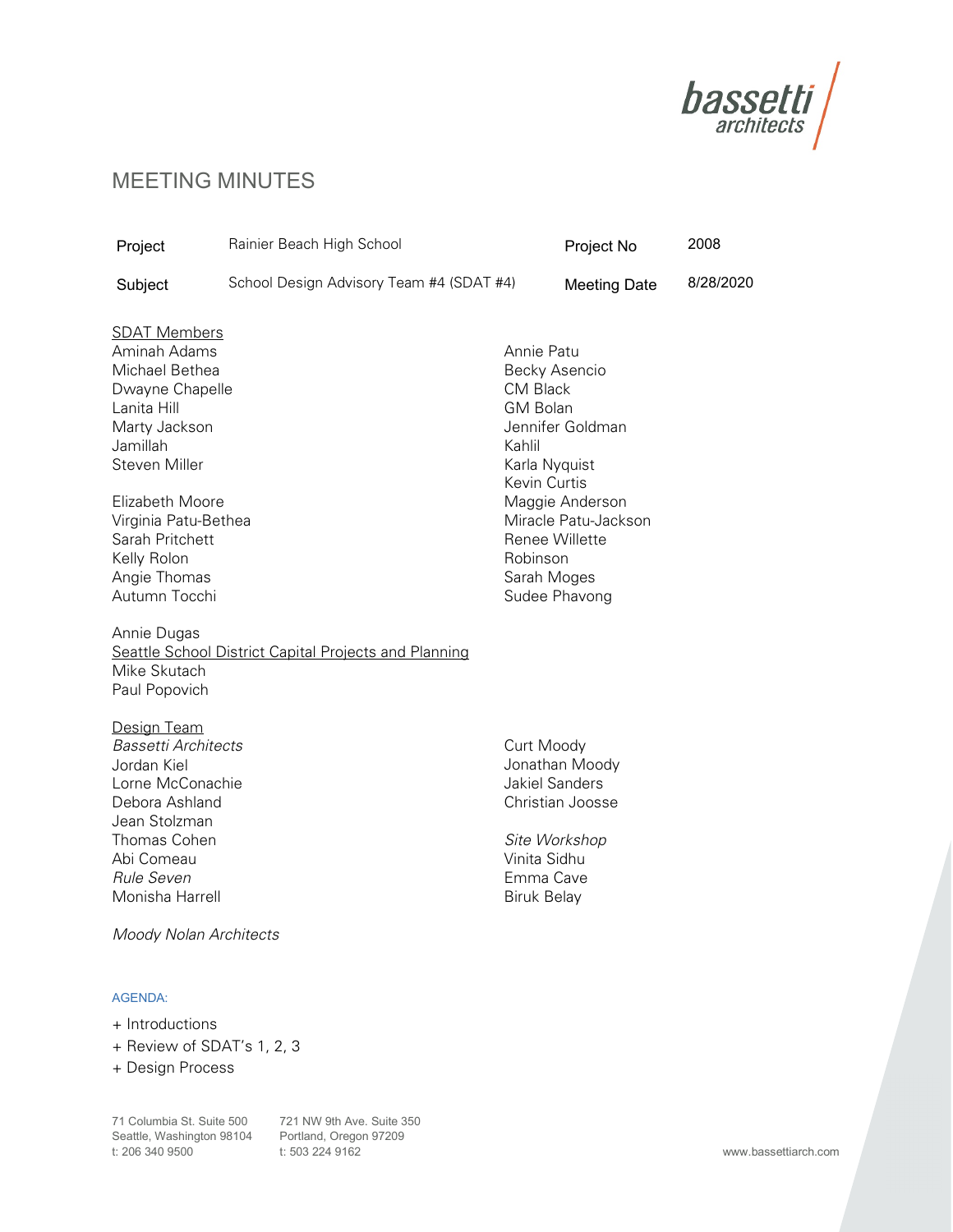- + Landscape Review of Site Concepts
- + Building Plan Concepts
- + Academic Neighborhood Concepts
- + Exterior Design Concepts
- + Next Steps

## OPENING STATEMENT

1.1 Reviewed earlier SDAT goals to achieve a  $21<sup>st</sup>$  century, high achieving school and examples of Academic Neighborhoods. Reviewed previous planning processes including the BEX V Master Plan, SDAT 2 and 3 planning sessions, and the process of funneling down from several design options to the four being presented today.

## LANDSCAPE REVIEW & COMMENTS

- 2.1 Site Workshop provided an overview of the site with Henderson being a link from MLK, Light Rail all the way to Lake Washington. Mapes Walkway provides a pedestrian connection across Henderson to the residential area.
- 2.2 Each scheme offers various site planning opportunities and connections to existing amenities:
	- 2.2.1 Street: Building sited in SW corner of site offers a new track / field in a north-south orientation, pedestrian plazas at the east and west entries, outdoor classroom spaces in courts adjacent to the Academic Neighborhoods, a connection to the Be'er Sheva park with parking to the east off of Seward Park Ave S and separate parking off Henderson near the building entry.
	- 2.2.2 Lakeview: fronts Henderson with pedestrian connections to a plaza north and south of the building entry. This scheme provides a similar connection to the park with play courts in the SE corner. The track / field moves north oriented east - west. Separate parking lots are shown in the SW and NE corners.

 Hub & Spoke: the 'Y' shaped building offers plaza opportunities fronting the existing track / field, outside the classroom wing and to toward the park. The SE corner offers pedestrian connections to Henderson and parking from Seward Park Ave S. This scheme has the largest footprint of the schemes offering some challenges

- 2.2.3 Bridge: Building slips between the existing track / field and baseball field offering plaza opportunities to the north and south with a generous connection to the SE. Parking is accessible from Henderson with play courts and rain garden fronting Seward Park Ave S.
- 2.3 Comments included:
	- 2.3.1 Tennis courts are needed, more so than basketball, which is rarely, if ever, used.
	- 2.3.2 Traffic is a concern on Seward Park Ave S. Vehicular access from Henderson is preferred.
	- preferred. 2.3.3 Covered outdoor student plaza is desired.
	- 2.3.4 If we were starting this process today, knowing the realities of remote learning, the need for separation, etc. - how would the current design and thinking change?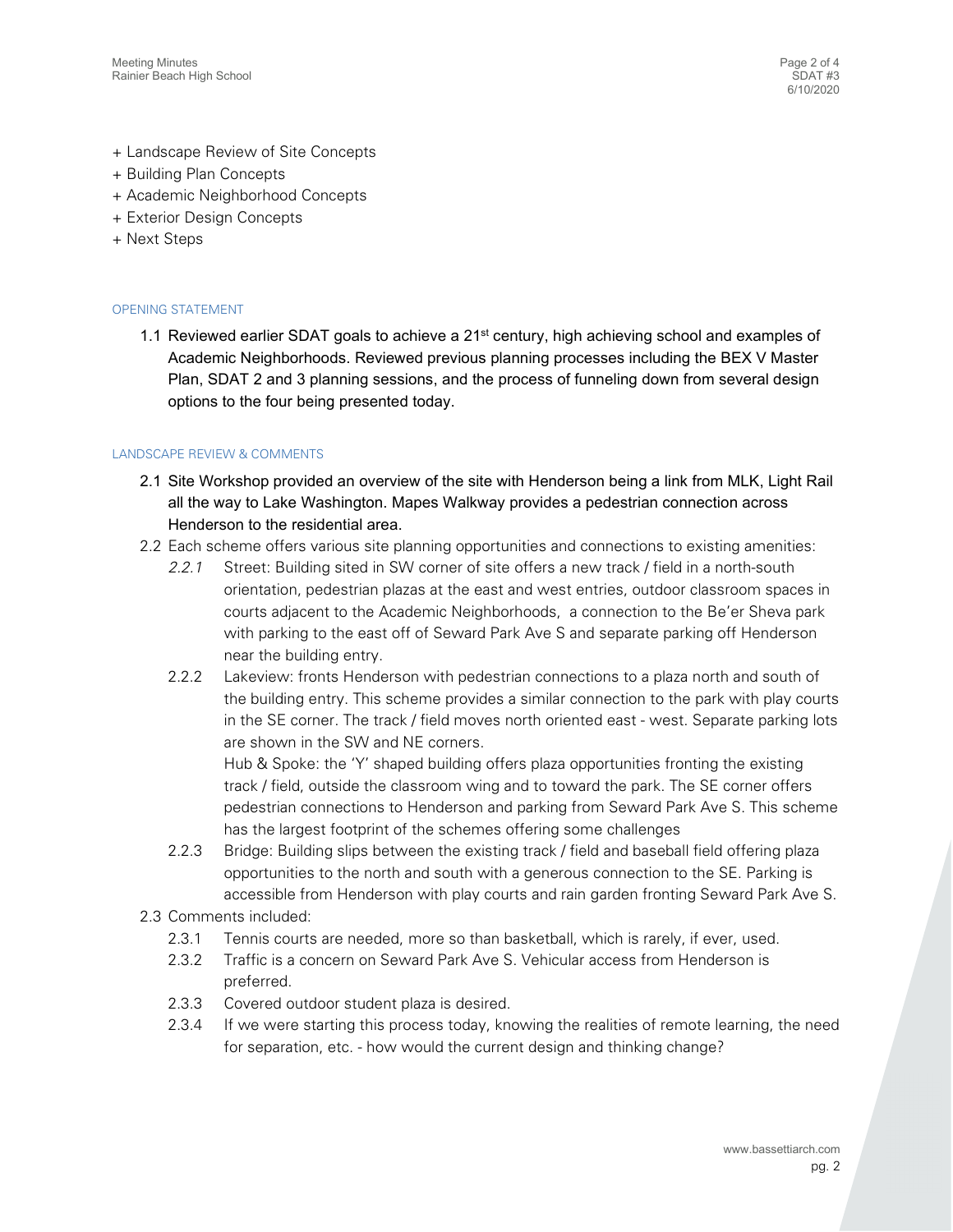- 2.3.5 Like the greater community connection of the building being right on Henderson but there is concern about the higher level of traffic exhaust/noise.
- 2.3.6 Would like view of lake from classrooms.

# BUILDING PLAN CONCEPTS & COMMENTS:

- 3.1 Each scheme reviewed the overall planning organization and opportunities and challenges:
	- 3.1.1 Street: Central Commons street runs north-south through the building with the Athletics to the east – fronting a new track / field, Performing Arts and Admin to the south and Academic Neighborhoods to the east.
	- 3.1.2 Lakeview: fronts Henderson with the Athletics at the SW end, a central Commons and Performing Arts wing cranked to the NE. This four-story scheme has Academic Neighborhoods on the third and fourth floors.
	- 3.1.3 Hub & Spoke: has a Performing Arts wing, Athletic wing and classroom wing branching off a central Commons.
	- 3.1.4 Bridge: similar to the Lakeview scheme, this four-story design offers Athletics at the west end, a central Commons and Performing Arts to the east with two floors of Academic Neighborhoods on the third and fourth floors.
- 3.2 Comments included:
	- 3.2.1 Three-story vs. four-story Academic Neighborhoods are not an issue as long as elevators are accessible to students with mobility issues.
	- 3.2.2 Some academic spaces located on main floor such as Art, CTE and Skills Center is beneficial
	- 3.2.3 Outdoor access is an important amenity to every scheme , including rooftop terrace.
- 3.3 Academic Neighborhood Concepts:
	- 3.3.1 Street: offers (5) classrooms over (3) floors. Offers optimal north-south orientation for all classrooms with Science Labs facing west.
	- 3.3.2 Lake View & Bridge: diagram illustrates (2) Academic Neighborhoods, SPED and Teacher Planning are centrally located, range of teaching opportunities. Offers flexibility for larger, combined classroom spaces
	- 3.3.3 Hub & Spoke: offers 3-4 classrooms per Academic Neighborhood

#### LIVE POLL #1 RESULTS:

 $4.1$ schools? schools?<br>Option 1 (Street) = 27%, Option 2 (LV) = 40%, Option 3 (H&S) = 13%, Option 4 (Bridge) Which scheme do you feel best overall embodies the attributes of high achieving

= 20%

#### EXTERIOR DESIGN CONCEPTS & DISCUSSION:

 $5.1$ 3D images of each scheme shared.

#### LIVE POLL #2 RESULTS:

 $6.1$ Option 1 (Street) = 18%, Option 2 (LV) = 29%, Option 3 (H&S) = 35%, Option 4 (Bridge) = 18% Which conceptual design is your first choice?